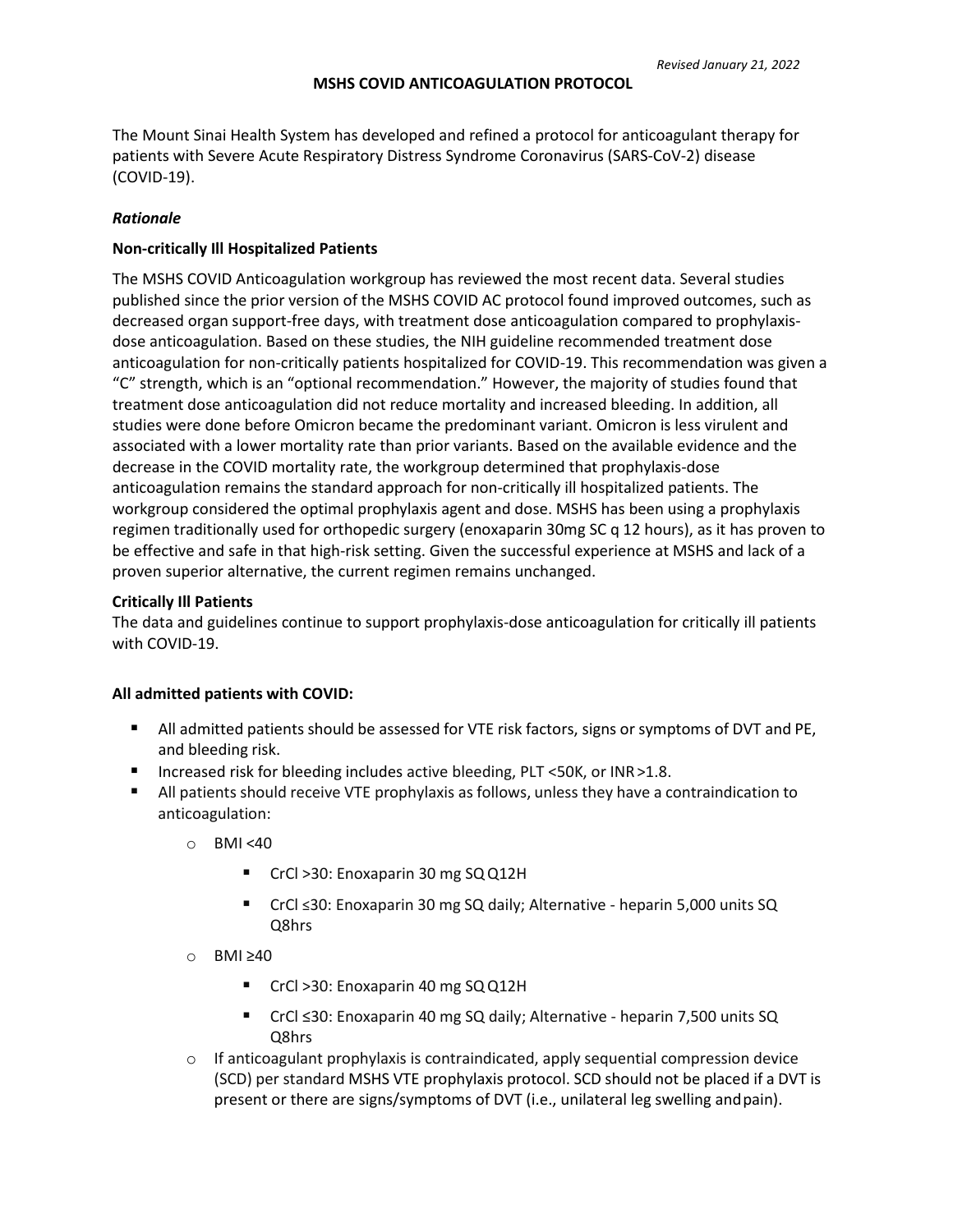**Confirmed VTE, based on positive diagnostic test (e.g., LE ultrasound, CTA) or high clinical suspicion in patients who cannot undergo diagnostic testing due to clinical instability.**

- Treatment dose anticoagulation Treat as per standard treatment for acute VTE.
	- $\circ$  Can initiate treatment-dose apixaban or rivaroxaban to avoid need to transition from LMWH to oral agent.
		- Apixaban dose: 10mg PO BID for 7 days then 5mg POBID.
		- Rivaroxaban dose: 15mg PO BID for 21 days then 20mgdaily.
	- o CrCl <30, including RRT
		- No adjustment for apixaban is needed
		- Avoid rivaroxaban if CrCl <30
		- **IV** heparin and warfarin is a reasonable alternative to use of apixaban.
- Duration Minimum of 3 months. Total duration should be determined based onan individualized assessment of the patient's risk of recurrent VTE and bleeding.

# **Post-hospitalization**

- **Prophylactic anticoagulation is not recommended after discharge.**
- **Patients whowere anticoagulated for an established VTE or other indication (e.g., atrial** fibrillation) should continue to receive the anticoagulation regimen and duration as recommended for that indication.